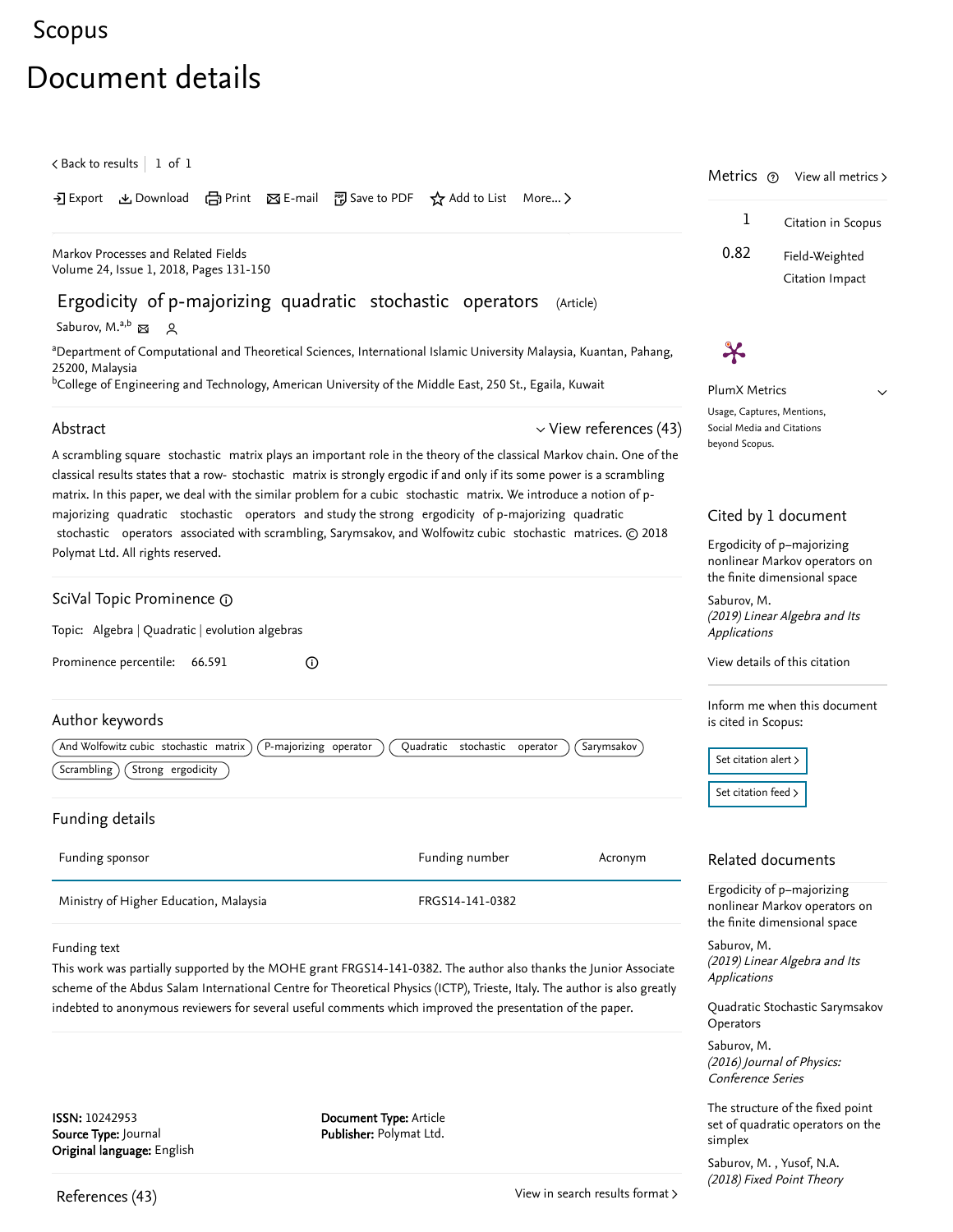| All               | em Print<br>問 Save to PDF<br>Create bibliography<br>$\boxtimes$ E-mail<br>Export                                                                                                                            | View all related documents based<br>on references  |
|-------------------|-------------------------------------------------------------------------------------------------------------------------------------------------------------------------------------------------------------|----------------------------------------------------|
| $\vert$ $\vert$ 1 | Bartoszek, W., Pułka, M.                                                                                                                                                                                    | Find more related documents in<br>Scopus based on: |
|                   | On mixing in the class of quadratic stochastic operators                                                                                                                                                    | Author > Keywords >                                |
|                   | (2013) Nonlinear Analysis, Theory, Methods and Applications, 86, pp. 95-113. Cited 13 times.<br>doi: 10.1016/j.na.2013.03.011                                                                               |                                                    |
|                   | View at Publisher                                                                                                                                                                                           |                                                    |
| 2                 | Bernstein, S.<br>Solution of a mathematical problem connected with the theory of heredity<br>(1942) Annals of Mathematical Statistics, 13, pp. 53-61. Cited 47 times.                                       |                                                    |
| ш<br>3            | Blath, J., Jamilov, U.U., Scheutzow, M.<br>$(G,\mu)$ -quadratic stochastic operators                                                                                                                        |                                                    |
|                   | (2014) Journal of Difference Equations and Applications, 20 (8), pp. 1258-1267. Cited 4 times.<br>http://www.tandf.co.uk/journals/titles/10236198.html<br>doi: 10.1080/10236198.2014.906591                 |                                                    |
|                   | View at Publisher                                                                                                                                                                                           |                                                    |
| 4<br>ш            | Butkovsky, O.A.                                                                                                                                                                                             |                                                    |
|                   | On ergodic properties of nonlinear Markov chains and stochastic McKean-Vlasov<br>equations                                                                                                                  |                                                    |
|                   | (2014) Theory of Probability and its Applications, 58 (4), pp. 661-674. Cited 11 times.<br>http://epubs.siam.org/doi/pdf/10.1137/S0040585X97986825<br>doi: 10.1137/S0040585X97986825                        |                                                    |
|                   | View at Publisher                                                                                                                                                                                           |                                                    |
| -5<br>H           | Ganihodzhaev, N.N.                                                                                                                                                                                          |                                                    |
|                   | On stochastic processes generated by quadric operators                                                                                                                                                      |                                                    |
|                   | (1991) Journal of Theoretical Probability, 4 (4), pp. 639-653. Cited 19 times.<br>doi: 10.1007/BF01259547                                                                                                   |                                                    |
|                   | View at Publisher                                                                                                                                                                                           |                                                    |
| 6<br>H            | Ganikhodjaev, N.N., Ganikhodjaev, R.N., Jamilov, U.U.                                                                                                                                                       |                                                    |
|                   | Quadratic stochastic operators and zero-sum game dynamics                                                                                                                                                   |                                                    |
|                   | (2015) Ergodic Theory and Dynamical Systems, 35 (5), pp. 1443-1473. Cited 21 times.<br>http://uk.cambridge.org/journals/journal_catalogue.asp?historylinks=ALPHA&mnemonic=ETS<br>doi: 10.1017/etds.2013.109 |                                                    |
|                   | View at Publisher                                                                                                                                                                                           |                                                    |
| 7                 | Ganikhodjaev, N., Akin, H., Mukhamedov, F.<br>On the ergodic principle for Markov and quadratic stochastic processes and its<br>relations (Open Access)                                                     |                                                    |

(2006) *Linear Algebra and Its Applications*, 416 (2-3), pp. 730-741. Cited 13 times. doi: 10.1016/j.laa.2005.12.032 [Cited 13 times](https://www.scopus.com/search/submit/citedby.uri?eid=2-s2.0-85048604816&refeid=2-s2.0-33646937773&src=s&origin=reflist&refstat=core)

[View at Publisher](https://www.scopus.com/redirect/linking.uri?targetURL=https%3a%2f%2fdoi.org%2f10.1016%2fj.laa.2005.12.032&locationID=3&categoryID=4&eid=2-s2.0-33646937773&issn=00243795&linkType=ViewAtPublisher&year=2006&origin=reflist&dig=8a83760dbf5d1504014916dd1d5ea65a&recordRank=)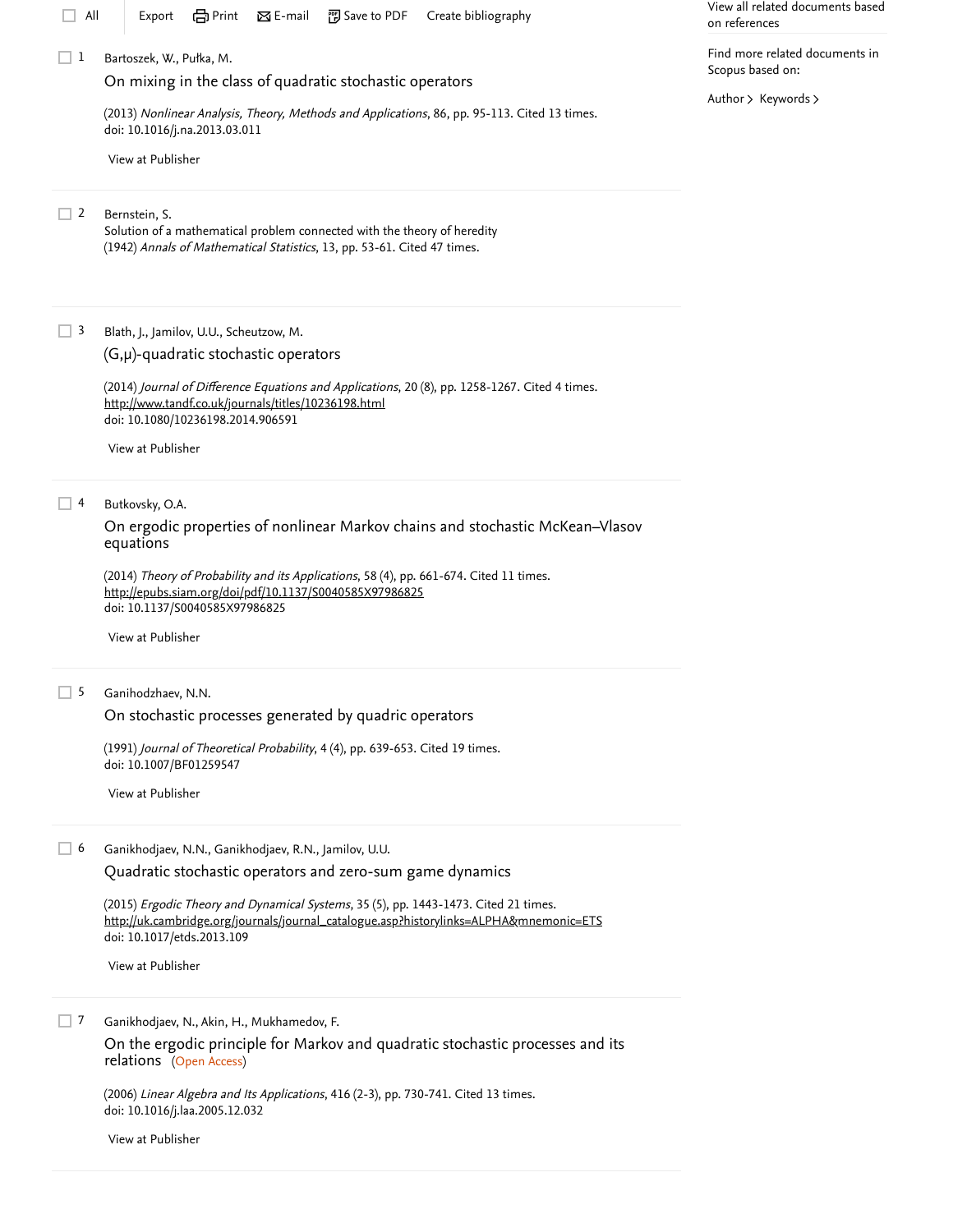Ganikhodjaev, N., Saburov, M., Jamilov, U. 8 (2013) *Applied Mathematics and Information Sciences*, 7 (5), pp. 1721-1729. [Cited 21 times](https://www.scopus.com/search/submit/citedby.uri?eid=2-s2.0-85048604816&refeid=2-s2.0-84883029982&src=s&origin=reflist&refstat=core). doi: 10.12785/amis/070509 Ganikhodjaev, N., Saburov, M., Nawi, A.M. [Mutation and chaos in nonlinear models of heredity](https://www.scopus.com/record/display.uri?eid=2-s2.0-84928205976&origin=reflist&sort=plf-f&src=s&st1=Ergodicity+of+p-majorizing+quadratic+stochastic+operators&st2=&sid=f518dd7a888cff4e3863a3fbd40d2d87&sot=b&sdt=b&sl=72&s=TITLE-ABS-KEY%28Ergodicity+of+p-majorizing+quadratic+stochastic+operators%29&recordRank=) (Open Access) (2014) *Scientific World Journal*, 2014, art. no. 835069. [Cited 10 times](https://www.scopus.com/search/submit/citedby.uri?eid=2-s2.0-85048604816&refeid=2-s2.0-84928205976&src=s&origin=reflist&refstat=core). doi: 10.1155/2014/835069 Ganikhodzhaev, N.N., Zanin, D.V. 10 (2004) *Russian Mathematical Surveys*, 59 (3), pp. 571-572. [Cited 35 times](https://www.scopus.com/search/submit/citedby.uri?eid=2-s2.0-85048604816&refeid=2-s2.0-8644268163&src=s&origin=reflist&refstat=core).<br>doi: 10.1070/RM2004v059n03ABEH000744<br>[View at Publisher](https://www.scopus.com/redirect/linking.uri?targetURL=https%3a%2f%2fdoi.org%2f10.1070%2fRM2004v059n03ABEH000744&locationID=3&categoryID=4&eid=2-s2.0-8644268163&issn=00360279&linkType=ViewAtPublisher&year=2004&origin=reflist&dig=ff172e94f4842b210ebaf8ccf64ad768&recordRank=) doi: 10.1070/RM2004v059n03ABEH000744 Ganikhodzhaev, R.N. 11 (1993) *Russian Mathematical Surveys*, 48 (4), pp. 244-246. [Cited 30 times](https://www.scopus.com/search/submit/citedby.uri?eid=2-s2.0-85048604816&refeid=2-s2.0-65349181768&src=s&origin=reflist&refstat=core).<br>doi: 10.1070/RM1993v048n04ABEH001058<br>[View at Publisher](https://www.scopus.com/redirect/linking.uri?targetURL=https%3a%2f%2fdoi.org%2f10.1070%2fRM1993v048n04ABEH001058&locationID=3&categoryID=4&eid=2-s2.0-65349181768&issn=00360279&linkType=ViewAtPublisher&year=1993&origin=reflist&dig=789f94a6423b72e8f70d843e792747ab&recordRank=) doi: 10.1070/RM1993v048n04ABEH001058 Ganikhodzhaev, R., Mukhamedov, F., Rozikov, U. 12 [Mendelian and non-mendelian quadratic operators](https://www.scopus.com/record/display.uri?eid=2-s2.0-84883029982&origin=reflist&sort=plf-f&src=s&st1=Ergodicity+of+p-majorizing+quadratic+stochastic+operators&st2=&sid=f518dd7a888cff4e3863a3fbd40d2d87&sot=b&sdt=b&sl=72&s=TITLE-ABS-KEY%28Ergodicity+of+p-majorizing+quadratic+stochastic+operators%29&recordRank=) <http://naturalspublishing.com/files/published/f9p0267i09tyzt.pdf> [View at Publisher](https://www.scopus.com/redirect/linking.uri?targetURL=https%3a%2f%2fdoi.org%2f10.12785%2famis%2f070509&locationID=3&categoryID=4&eid=2-s2.0-84883029982&issn=19350090&linkType=ViewAtPublisher&year=2013&origin=reflist&dig=6c1583fbfcb1cd2f8fdb5233762bf763&recordRank=)  $\Box$  9 <http://www.hindawi.com/journals/tswj/> [View at Publisher](https://www.scopus.com/redirect/linking.uri?targetURL=https%3a%2f%2fdoi.org%2f10.1155%2f2014%2f835069&locationID=3&categoryID=4&eid=2-s2.0-84928205976&issn=1537744X&linkType=ViewAtPublisher&year=2014&origin=reflist&dig=e76d740ea157fc535cc80965473b188f&recordRank=) [On a necessary condition for the ergodicity of quadratic operators defined on the two](https://www.scopus.com/record/display.uri?eid=2-s2.0-8644268163&origin=reflist&sort=plf-f&src=s&st1=Ergodicity+of+p-majorizing+quadratic+stochastic+operators&st2=&sid=f518dd7a888cff4e3863a3fbd40d2d87&sot=b&sdt=b&sl=72&s=TITLE-ABS-KEY%28Ergodicity+of+p-majorizing+quadratic+stochastic+operators%29&recordRank=)dimensional simplex [On the definition of bistochastic quadratic operators](https://www.scopus.com/record/display.uri?eid=2-s2.0-65349181768&origin=reflist&sort=plf-f&src=s&st1=Ergodicity+of+p-majorizing+quadratic+stochastic+operators&st2=&sid=f518dd7a888cff4e3863a3fbd40d2d87&sot=b&sdt=b&sl=72&s=TITLE-ABS-KEY%28Ergodicity+of+p-majorizing+quadratic+stochastic+operators%29&recordRank=) [Quadratic stochastic operators and processes: Results and open problems](https://www.scopus.com/record/display.uri?eid=2-s2.0-79959767477&origin=reflist&sort=plf-f&src=s&st1=Ergodicity+of+p-majorizing+quadratic+stochastic+operators&st2=&sid=f518dd7a888cff4e3863a3fbd40d2d87&sot=b&sdt=b&sl=72&s=TITLE-ABS-KEY%28Ergodicity+of+p-majorizing+quadratic+stochastic+operators%29&recordRank=)

(2011) [Infinite Dimensional Analysis, Quantum Probability and Related Topics](https://www.scopus.com/search/submit/citedby.uri?eid=2-s2.0-85048604816&refeid=2-s2.0-79959767477&src=s&origin=reflist&refstat=core), 14 (2), pp. 279-335. Cited 104 . times doi: 10.1142/S0219025711004365

[View at Publisher](https://www.scopus.com/redirect/linking.uri?targetURL=https%3a%2f%2fdoi.org%2f10.1142%2fS0219025711004365&locationID=3&categoryID=4&eid=2-s2.0-79959767477&issn=02190257&linkType=ViewAtPublisher&year=2011&origin=reflist&dig=3a9cd4b90cd573eca78e2986ff63b1bd&recordRank=)

### Hartfiel, D.J. 13

(Open Access) [A study of convex sets of stochastic matrices induced by probability vectors](https://www.scopus.com/record/display.uri?eid=2-s2.0-84972566532&origin=reflist&sort=plf-f&src=s&st1=Ergodicity+of+p-majorizing+quadratic+stochastic+operators&st2=&sid=f518dd7a888cff4e3863a3fbd40d2d87&sot=b&sdt=b&sl=72&s=TITLE-ABS-KEY%28Ergodicity+of+p-majorizing+quadratic+stochastic+operators%29&recordRank=)

(1974) *Pacific Journal of Mathematics*, 52 (2), pp. 405-418. [Cited 11 times](https://www.scopus.com/search/submit/citedby.uri?eid=2-s2.0-85048604816&refeid=2-s2.0-84972566532&src=s&origin=reflist&refstat=core). doi: 10.2140/pjm.1974.52.405

[View at Publisher](https://www.scopus.com/redirect/linking.uri?targetURL=https%3a%2f%2fdoi.org%2f10.2140%2fpjm.1974.52.405&locationID=3&categoryID=4&eid=2-s2.0-84972566532&issn=00308730&linkType=ViewAtPublisher&year=1974&origin=reflist&dig=105658d174d2e21f9146a1c0bac7270e&recordRank=)

#### 14 Jamilov, U.U., Scheutzow, M., Wilke-Berenguer, M.

[On the random dynamics of Volterra quadratic operators](https://www.scopus.com/record/display.uri?eid=2-s2.0-84937597870&origin=reflist&sort=plf-f&src=s&st1=Ergodicity+of+p-majorizing+quadratic+stochastic+operators&st2=&sid=f518dd7a888cff4e3863a3fbd40d2d87&sot=b&sdt=b&sl=72&s=TITLE-ABS-KEY%28Ergodicity+of+p-majorizing+quadratic+stochastic+operators%29&recordRank=)

(2017) *Ergodic Theory and Dynamical Systems*, 37 (1), pp. 228-243. [Cited 3 times](https://www.scopus.com/search/submit/citedby.uri?eid=2-s2.0-85048604816&refeid=2-s2.0-84937597870&src=s&origin=reflist&refstat=core). doi: 10.1017/etds.2015.30 [http://uk.cambridge.org/journals/journal\\_catalogue.asp?historylinks=ALPHA&mnemonic=ETS](http://uk.cambridge.org/journals/journal_catalogue.asp?historylinks=ALPHA&mnemonic=ETS)

[View at Publisher](https://www.scopus.com/redirect/linking.uri?targetURL=https%3a%2f%2fdoi.org%2f10.1017%2fetds.2015.30&locationID=3&categoryID=4&eid=2-s2.0-84937597870&issn=14694417&linkType=ViewAtPublisher&year=2017&origin=reflist&dig=bbcdfe866bd55c0529ee146ddaf0b896&recordRank=)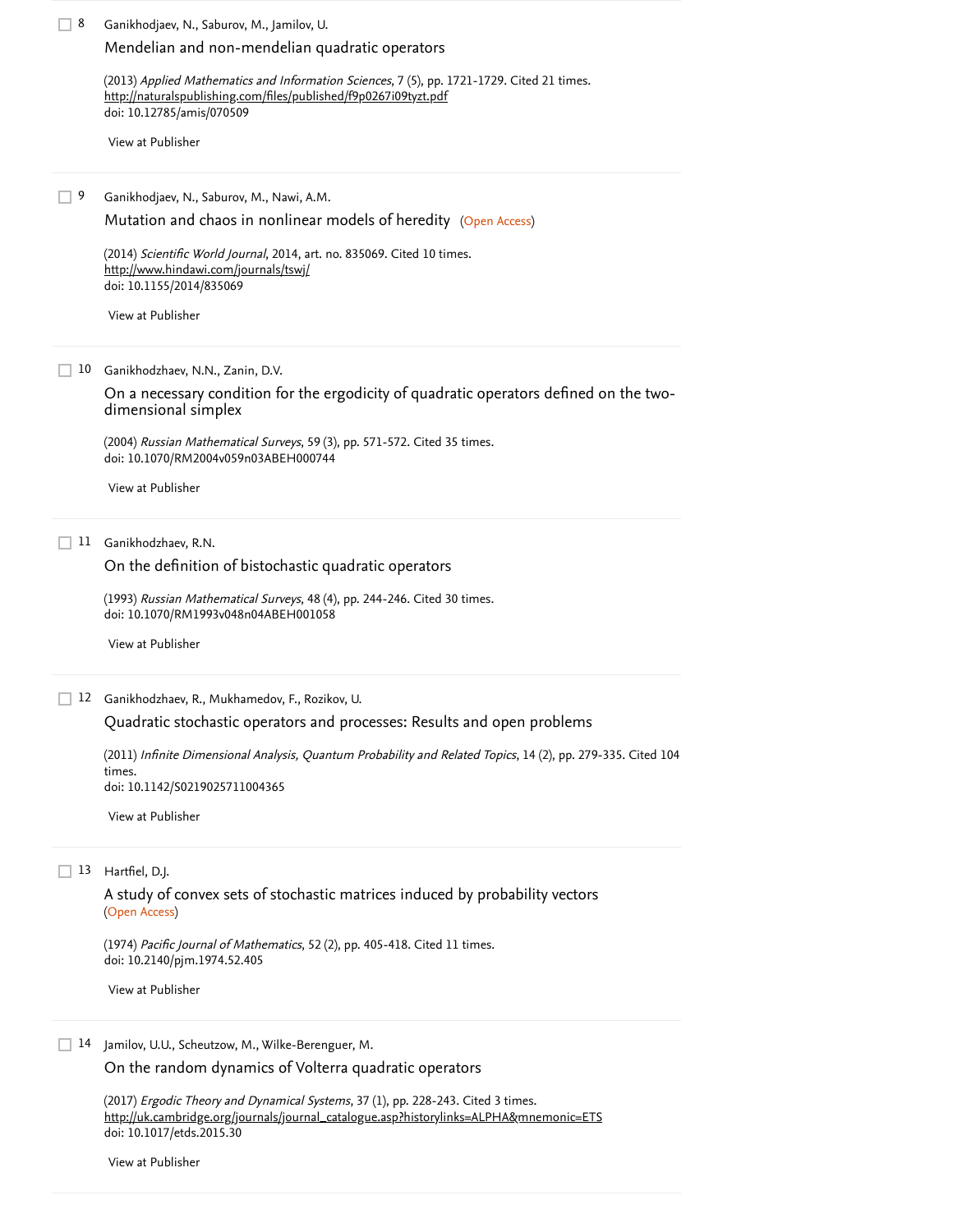## Joe, H. 15 [Majorization and divergence](https://www.scopus.com/record/display.uri?eid=2-s2.0-0025429672&origin=reflist&sort=plf-f&src=s&st1=Ergodicity+of+p-majorizing+quadratic+stochastic+operators&st2=&sid=f518dd7a888cff4e3863a3fbd40d2d87&sot=b&sdt=b&sl=72&s=TITLE-ABS-KEY%28Ergodicity+of+p-majorizing+quadratic+stochastic+operators%29&recordRank=) (Open Access) (1990) *Journal of Mathematical Analysis and Applications*, 148 (2), pp. 287-305. [Cited 17 times](https://www.scopus.com/search/submit/citedby.uri?eid=2-s2.0-85048604816&refeid=2-s2.0-0025429672&src=s&origin=reflist&refstat=core). doi: 10.1016/0022-247X(90)90002-W 16 Kesten, H. Quadratic transformations: A model for population growth I (1970) *Adv. App. Prob.*, 2, pp. 1-82. [Cited 102 times](https://www.scopus.com/search/submit/citedby.uri?eid=2-s2.0-85048604816&refeid=2-s2.0-0001983027&src=s&origin=reflist&refstat=dummy). 17 Kolokoltsov, V. (2010) *Nonlinear Markov Processes and Kinetic Equations*. [Cited 75 times](https://www.scopus.com/search/submit/citedby.uri?eid=2-s2.0-85048604816&refeid=2-s2.0-79551607116&src=s&origin=reflist&refstat=dummy). Cambridge University Press, New York Leizarowitz, A. 18 [On infinite products of stochastic matrices](https://www.scopus.com/record/display.uri?eid=2-s2.0-0039122642&origin=reflist&sort=plf-f&src=s&st1=Ergodicity+of+p-majorizing+quadratic+stochastic+operators&st2=&sid=f518dd7a888cff4e3863a3fbd40d2d87&sot=b&sdt=b&sl=72&s=TITLE-ABS-KEY%28Ergodicity+of+p-majorizing+quadratic+stochastic+operators%29&recordRank=) (Open Access) (1992) *Linear Algebra and Its Applications*, 168 (C), pp. 189-219. [Cited 17 times](https://www.scopus.com/search/submit/citedby.uri?eid=2-s2.0-85048604816&refeid=2-s2.0-0039122642&src=s&origin=reflist&refstat=core). doi: 10.1016/0024-3795(92)90294-K Li, C.-K., Zhang, S. 19 [Stationary probability vectors of higher-order Markov chains](https://www.scopus.com/record/display.uri?eid=2-s2.0-84928708483&origin=reflist&sort=plf-f&src=s&st1=Ergodicity+of+p-majorizing+quadratic+stochastic+operators&st2=&sid=f518dd7a888cff4e3863a3fbd40d2d87&sot=b&sdt=b&sl=72&s=TITLE-ABS-KEY%28Ergodicity+of+p-majorizing+quadratic+stochastic+operators%29&recordRank=) (Open Access) (2015) *Linear Algebra and Its Applications*, 473, pp. 114-125. [Cited 10 times](https://www.scopus.com/search/submit/citedby.uri?eid=2-s2.0-85048604816&refeid=2-s2.0-84928708483&src=s&origin=reflist&refstat=core). doi: 10.1016/j.laa.2014.03.043 Lyubich, Yu. 20 (1992) *Mathematical Structures in Population Genetics*. [Cited 199 times](https://www.scopus.com/search/submit/citedby.uri?eid=2-s2.0-85048604816&refeid=2-s2.0-0003462315&src=s&origin=reflist&refstat=dummy). Springer-Verlag Marshall, A., Olkin, I., Arnold, B. 21 (2011) *Inequalities: Theory of Majorization and Its Applications*. [Cited 826 times](https://www.scopus.com/search/submit/citedby.uri?eid=2-s2.0-85048604816&refeid=2-s2.0-79958218178&src=s&origin=reflist&refstat=dummy).<br>Springer<br>22 Mukhamedov, F., Saburov, M. Springer 22 Mukhamedov, F., Saburov, M. (2010) *Applied Mathematics and Information Sciences*, 4 (1), pp. 47-62. [Cited 20 times](https://www.scopus.com/search/submit/citedby.uri?eid=2-s2.0-85048604816&refeid=2-s2.0-79959697273&src=s&origin=reflist&refstat=core). [View at Publisher](https://www.scopus.com/redirect/linking.uri?targetURL=https%3a%2f%2fdoi.org%2f10.1016%2f0022-247X%2890%2990002-W&locationID=3&categoryID=4&eid=2-s2.0-0025429672&issn=10960813&linkType=ViewAtPublisher&year=1990&origin=reflist&dig=2231b5f0222270b18d6f27fc6eede2ec&recordRank=) [View at Publisher](https://www.scopus.com/redirect/linking.uri?targetURL=https%3a%2f%2fdoi.org%2f10.1016%2f0024-3795%2892%2990294-K&locationID=3&categoryID=4&eid=2-s2.0-0039122642&issn=00243795&linkType=ViewAtPublisher&year=1992&origin=reflist&dig=cbc264e08cca2040c2c74b1ced9eaec4&recordRank=) [View at Publisher](https://www.scopus.com/redirect/linking.uri?targetURL=https%3a%2f%2fdoi.org%2f10.1016%2fj.laa.2014.03.043&locationID=3&categoryID=4&eid=2-s2.0-84928708483&issn=00243795&linkType=ViewAtPublisher&year=2015&origin=reflist&dig=7de5a998d72ba4ca844e0a4670ac6bda&recordRank=) [On homotopy of volterrian quadratic stochastic operators](https://www.scopus.com/record/display.uri?eid=2-s2.0-79959697273&origin=reflist&sort=plf-f&src=s&st1=Ergodicity+of+p-majorizing+quadratic+stochastic+operators&st2=&sid=f518dd7a888cff4e3863a3fbd40d2d87&sot=b&sdt=b&sl=72&s=TITLE-ABS-KEY%28Ergodicity+of+p-majorizing+quadratic+stochastic+operators%29&recordRank=) <http://www.naturalspublishing.com/files/published/f5ksw6959j54hv.pdf>

Mukhamedov, F., Saburov, M. 23

[On dynamics of Lotka-Volterra type operators](https://www.scopus.com/record/display.uri?eid=2-s2.0-84890084739&origin=reflist&sort=plf-f&src=s&st1=Ergodicity+of+p-majorizing+quadratic+stochastic+operators&st2=&sid=f518dd7a888cff4e3863a3fbd40d2d87&sot=b&sdt=b&sl=72&s=TITLE-ABS-KEY%28Ergodicity+of+p-majorizing+quadratic+stochastic+operators%29&recordRank=)

(2014) *Bulletin of the Malaysian Mathematical Sciences Society*, 37 (1), pp. 59-64. [Cited 17 times](https://www.scopus.com/search/submit/citedby.uri?eid=2-s2.0-85048604816&refeid=2-s2.0-84890084739&src=s&origin=reflist&refstat=core). <http://math.usm.my/bulletin/pdf/v37n1/v37n1p6.pdf>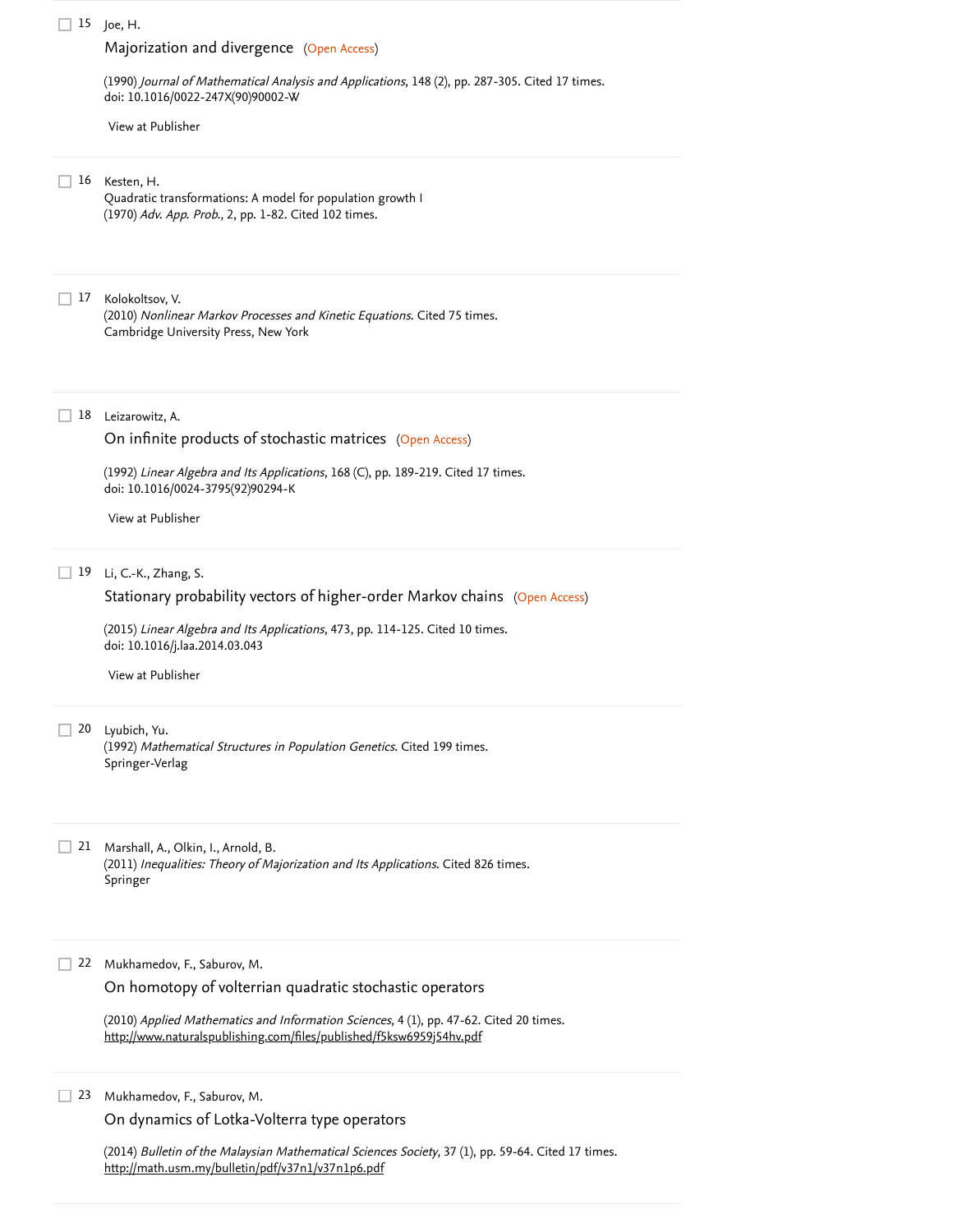Mukhamedov, F., Saburov, M., Qaralleh, I. 24 (Open Access) behavior (2013) *Abstract and Applied Analysis*, 2013, art. no. 942038. [Cited 19 times](https://www.scopus.com/search/submit/citedby.uri?eid=2-s2.0-85048604816&refeid=2-s2.0-84890065665&src=s&origin=reflist&refstat=core). doi: 10.1155/2013/942038 Paz, A. 25 (1971) *Introduction to Probabilistic Automata*. [Cited 503 times](https://www.scopus.com/search/submit/citedby.uri?eid=2-s2.0-85048604816&refeid=2-s2.0-0004221523&src=s&origin=reflist&refstat=dummy). Academic Press Pułka, M. 26 (Open Access) chains (2011) *Linear Algebra and Its Applications*, 434 (6), pp. 1475-1488. [Cited 13 times](https://www.scopus.com/search/submit/citedby.uri?eid=2-s2.0-85048604816&refeid=2-s2.0-79551684143&src=s&origin=reflist&refstat=core). doi: 10.1016/j.laa.2010.11.021 27 Saburov, M. (2013) *World Applied Sciences Journal*, 21 (SPECIAL ISSUE1), pp. 94-97. [Cited 19 times](https://www.scopus.com/search/submit/citedby.uri?eid=2-s2.0-85048604816&refeid=2-s2.0-84879215416&src=s&origin=reflist&refstat=core). doi: 10.5829/idosi.wasj.2013.21.mae.99929 28 Saburov, M. (2015) *Mathematical Notes*, 97 (5-6), pp. 759-763. [Cited 11 times](https://www.scopus.com/search/submit/citedby.uri?eid=2-s2.0-85048604816&refeid=2-s2.0-84933564560&src=s&origin=reflist&refstat=core). doi: 10.1134/S0001434615050107 29 Saburov, M. [On E\(s\)-quadratic stochastic operators on two-dimensional simplex and their](https://www.scopus.com/record/display.uri?eid=2-s2.0-84890065665&origin=reflist&sort=plf-f&src=s&st1=Ergodicity+of+p-majorizing+quadratic+stochastic+operators&st2=&sid=f518dd7a888cff4e3863a3fbd40d2d87&sot=b&sdt=b&sl=72&s=TITLE-ABS-KEY%28Ergodicity+of+p-majorizing+quadratic+stochastic+operators%29&recordRank=) [View at Publisher](https://www.scopus.com/redirect/linking.uri?targetURL=https%3a%2f%2fdoi.org%2f10.1155%2f2013%2f942038&locationID=3&categoryID=4&eid=2-s2.0-84890065665&issn=10853375&linkType=ViewAtPublisher&year=2013&origin=reflist&dig=22db9596bdd37d5f370c5209932b7ff3&recordRank=) [On the mixing property and the ergodic principle for nonhomogeneous Markov](https://www.scopus.com/record/display.uri?eid=2-s2.0-79551684143&origin=reflist&sort=plf-f&src=s&st1=Ergodicity+of+p-majorizing+quadratic+stochastic+operators&st2=&sid=f518dd7a888cff4e3863a3fbd40d2d87&sot=b&sdt=b&sl=72&s=TITLE-ABS-KEY%28Ergodicity+of+p-majorizing+quadratic+stochastic+operators%29&recordRank=) [View at Publisher](https://www.scopus.com/redirect/linking.uri?targetURL=https%3a%2f%2fdoi.org%2f10.1016%2fj.laa.2010.11.021&locationID=3&categoryID=4&eid=2-s2.0-79551684143&issn=00243795&linkType=ViewAtPublisher&year=2011&origin=reflist&dig=dafe265ea69eb2b461899099a86c4f0f&recordRank=) [Some strange properties of quadratic stochastic volterra operators](https://www.scopus.com/record/display.uri?eid=2-s2.0-84879215416&origin=reflist&sort=plf-f&src=s&st1=Ergodicity+of+p-majorizing+quadratic+stochastic+operators&st2=&sid=f518dd7a888cff4e3863a3fbd40d2d87&sot=b&sdt=b&sl=72&s=TITLE-ABS-KEY%28Ergodicity+of+p-majorizing+quadratic+stochastic+operators%29&recordRank=) <http://idosi.org/wasj/WASJ21%28mae%2913/17.pdf> [View at Publisher](https://www.scopus.com/redirect/linking.uri?targetURL=https%3a%2f%2fdoi.org%2f10.5829%2fidosi.wasj.2013.21.mae.99929&locationID=3&categoryID=4&eid=2-s2.0-84879215416&issn=18184952&linkType=ViewAtPublisher&year=2013&origin=reflist&dig=fa5d82ee66e381dc6b5776a1c3cfe98c&recordRank=) [A class of nonergodic Lotka-Volterra operators](https://www.scopus.com/record/display.uri?eid=2-s2.0-84933564560&origin=reflist&sort=plf-f&src=s&st1=Ergodicity+of+p-majorizing+quadratic+stochastic+operators&st2=&sid=f518dd7a888cff4e3863a3fbd40d2d87&sot=b&sdt=b&sl=72&s=TITLE-ABS-KEY%28Ergodicity+of+p-majorizing+quadratic+stochastic+operators%29&recordRank=) <http://www.kluweronline.com/issn/0001-4346> [View at Publisher](https://www.scopus.com/redirect/linking.uri?targetURL=https%3a%2f%2fdoi.org%2f10.1134%2fS0001434615050107&locationID=3&categoryID=4&eid=2-s2.0-84933564560&issn=00014346&linkType=ViewAtPublisher&year=2015&origin=reflist&dig=22ad1fb8360b9f9eabc039b52256e740&recordRank=) [On divergence of any order cesáaro mean of Lotka-Volterra operators](https://www.scopus.com/record/display.uri?eid=2-s2.0-84946398498&origin=reflist&sort=plf-f&src=s&st1=Ergodicity+of+p-majorizing+quadratic+stochastic+operators&st2=&sid=f518dd7a888cff4e3863a3fbd40d2d87&sot=b&sdt=b&sl=72&s=TITLE-ABS-KEY%28Ergodicity+of+p-majorizing+quadratic+stochastic+operators%29&recordRank=)

(2015) Annals of Functional Analysis, 6 (4), pp. 247-254. [Cited 11 times](https://www.scopus.com/search/submit/citedby.uri?eid=2-s2.0-85048604816&refeid=2-s2.0-84946398498&src=s&origin=reflist&refstat=core). doi: 10.15352/afa/06-4-247 <http://projecteuclid.org/euclid.afa/1435764015>

[View at Publisher](https://www.scopus.com/redirect/linking.uri?targetURL=https%3a%2f%2fdoi.org%2f10.15352%2fafa%2f06-4-247&locationID=3&categoryID=4&eid=2-s2.0-84946398498&issn=20088752&linkType=ViewAtPublisher&year=2015&origin=reflist&dig=1495980c94afdccf635477e940dd0d4e&recordRank=)

30 Saburov, M.

[Ergodicity of nonlinear Markov operators on the finite dimensional space](https://www.scopus.com/record/display.uri?eid=2-s2.0-84975297826&origin=reflist&sort=plf-f&src=s&st1=Ergodicity+of+p-majorizing+quadratic+stochastic+operators&st2=&sid=f518dd7a888cff4e3863a3fbd40d2d87&sot=b&sdt=b&sl=72&s=TITLE-ABS-KEY%28Ergodicity+of+p-majorizing+quadratic+stochastic+operators%29&recordRank=)

(2016) *Nonlinear Analysis, Theory, Methods and Applications*, 143, pp. 105-119. [Cited 14 times](https://www.scopus.com/search/submit/citedby.uri?eid=2-s2.0-85048604816&refeid=2-s2.0-84975297826&src=s&origin=reflist&refstat=core). doi: 10.1016/j.na.2016.05.006

[View at Publisher](https://www.scopus.com/redirect/linking.uri?targetURL=https%3a%2f%2fdoi.org%2f10.1016%2fj.na.2016.05.006&locationID=3&categoryID=4&eid=2-s2.0-84975297826&issn=0362546X&linkType=ViewAtPublisher&year=2016&origin=reflist&dig=999d0f09ecb6a246e096a929b88110e0&recordRank=)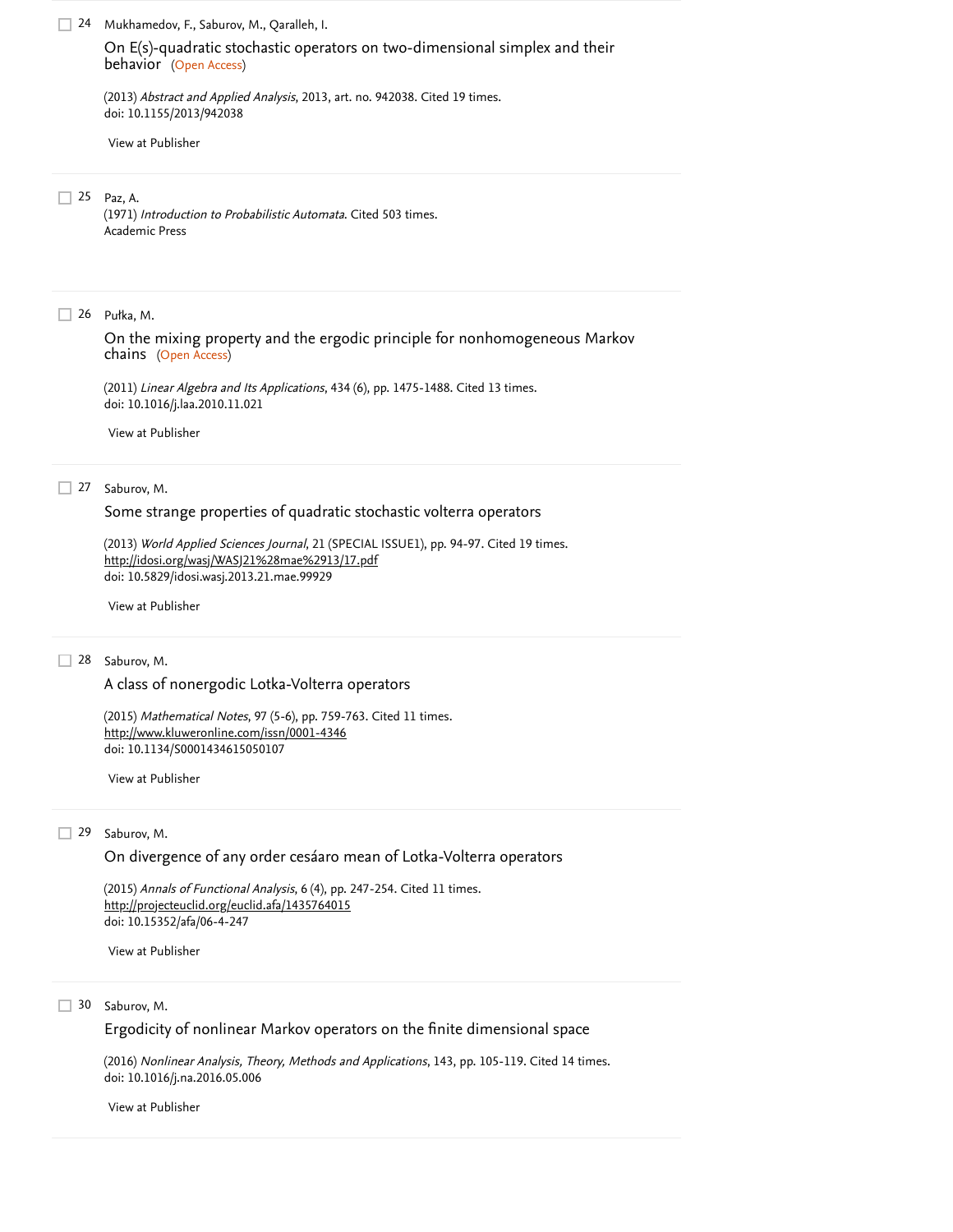#### 31 Saburov, M.

## [Quadratic Stochastic Sarymsakov Operators](https://www.scopus.com/record/display.uri?eid=2-s2.0-84964692668&origin=reflist&sort=plf-f&src=s&st1=Ergodicity+of+p-majorizing+quadratic+stochastic+operators&st2=&sid=f518dd7a888cff4e3863a3fbd40d2d87&sot=b&sdt=b&sl=72&s=TITLE-ABS-KEY%28Ergodicity+of+p-majorizing+quadratic+stochastic+operators%29&recordRank=) (Open Access)

(2016) *Journal of Physics: Conference Series*, 697 (1), art. no. 012015. [Cited 2 times](https://www.scopus.com/search/submit/citedby.uri?eid=2-s2.0-85048604816&refeid=2-s2.0-84964692668&src=s&origin=reflist&refstat=core).<br><u><http://www.iop.org/EJ/journal/conf></u> doi: 10.1088/1742-6596/697/1/012015

[View at Publisher](https://www.scopus.com/redirect/linking.uri?targetURL=https%3a%2f%2fdoi.org%2f10.1088%2f1742-6596%2f697%2f1%2f012015&locationID=3&categoryID=4&eid=2-s2.0-84964692668&issn=17426596&linkType=ViewAtPublisher&year=2016&origin=reflist&dig=569b28259e044708997b63b0ac6487df&recordRank=)

## 32 Saburov, M., Saburov, K.

[Mathematical models of nonlinear uniform consensus](https://www.scopus.com/record/display.uri?eid=2-s2.0-84907935195&origin=reflist&sort=plf-f&src=s&st1=Ergodicity+of+p-majorizing+quadratic+stochastic+operators&st2=&sid=f518dd7a888cff4e3863a3fbd40d2d87&sot=b&sdt=b&sl=72&s=TITLE-ABS-KEY%28Ergodicity+of+p-majorizing+quadratic+stochastic+operators%29&recordRank=)

(2014) ScienceAsia, 40 (4), pp. 306-312. Cited 16 times. doi: 10.2306/scienceasia1513-1874.2014.40.306 [http://www.scienceasia.org/2014.40.n4/scias40\\_306.pdf](http://www.scienceasia.org/2014.40.n4/scias40_306.pdf)

[View at Publisher](https://www.scopus.com/redirect/linking.uri?targetURL=https%3a%2f%2fdoi.org%2f10.2306%2fscienceasia1513-1874.2014.40.306&locationID=3&categoryID=4&eid=2-s2.0-84907935195&issn=15131874&linkType=ViewAtPublisher&year=2014&origin=reflist&dig=1f4d3d655a9c0816e71a7dedf46ec454&recordRank=)

33 Saburov, M., Saburov, K.

## [Reaching a nonlinear consensus: Polynomial stochastic operators](https://www.scopus.com/record/display.uri?eid=2-s2.0-84919452301&origin=reflist&sort=plf-f&src=s&st1=Ergodicity+of+p-majorizing+quadratic+stochastic+operators&st2=&sid=f518dd7a888cff4e3863a3fbd40d2d87&sot=b&sdt=b&sl=72&s=TITLE-ABS-KEY%28Ergodicity+of+p-majorizing+quadratic+stochastic+operators%29&recordRank=)

(2014) *International Journal of Control, Automation and Systems*, 12 (6), pp. 1276-1282. [Cited 16 times](https://www.scopus.com/search/submit/citedby.uri?eid=2-s2.0-85048604816&refeid=2-s2.0-84919452301&src=s&origin=reflist&refstat=core). doi: 10.1007/s12555-014-0061-0 <http://www.springerlink.com/content/121338/>

[View at Publisher](https://www.scopus.com/redirect/linking.uri?targetURL=https%3a%2f%2fdoi.org%2f10.1007%2fs12555-014-0061-0&locationID=3&categoryID=4&eid=2-s2.0-84919452301&issn=20054092&linkType=ViewAtPublisher&year=2014&origin=reflist&dig=b784094c7ee6bc624051a67d883c95c4&recordRank=)

34 Saburov, M., Saburov, K.

#### [Reaching a consensus: A discrete nonlinear time-varying case](https://www.scopus.com/record/display.uri?eid=2-s2.0-84961200197&origin=reflist&sort=plf-f&src=s&st1=Ergodicity+of+p-majorizing+quadratic+stochastic+operators&st2=&sid=f518dd7a888cff4e3863a3fbd40d2d87&sot=b&sdt=b&sl=72&s=TITLE-ABS-KEY%28Ergodicity+of+p-majorizing+quadratic+stochastic+operators%29&recordRank=)

(2016) International Journal of Systems Science, 47 (10), pp. 2449-2457. [Cited 9 times](https://www.scopus.com/search/submit/citedby.uri?eid=2-s2.0-85048604816&refeid=2-s2.0-84961200197&src=s&origin=reflist&refstat=core). doi: 10.1080/00207721.2014.998743 <http://www.tandf.co.uk/journals/titles/00207721.asp>

[View at Publisher](https://www.scopus.com/redirect/linking.uri?targetURL=https%3a%2f%2fdoi.org%2f10.1080%2f00207721.2014.998743&locationID=3&categoryID=4&eid=2-s2.0-84961200197&issn=14645319&linkType=ViewAtPublisher&year=2016&origin=reflist&dig=044bc0dba07ed3236573046fe6d09fb3&recordRank=)

### 35 Saburov, M., Yusof, N.A.

[On Quadratic Stochastic Operators Having Three Fixed Points](https://www.scopus.com/record/display.uri?eid=2-s2.0-84964674954&origin=reflist&sort=plf-f&src=s&st1=Ergodicity+of+p-majorizing+quadratic+stochastic+operators&st2=&sid=f518dd7a888cff4e3863a3fbd40d2d87&sot=b&sdt=b&sl=72&s=TITLE-ABS-KEY%28Ergodicity+of+p-majorizing+quadratic+stochastic+operators%29&recordRank=) (Open Access)

(2016) *Journal of Physics: Conference Series*, 697 (1), art. no. 012012. [Cited 8 times](https://www.scopus.com/search/submit/citedby.uri?eid=2-s2.0-85048604816&refeid=2-s2.0-84964674954&src=s&origin=reflist&refstat=core).<br><u><http://www.iop.org/EJ/journal/conf></u> doi: 10.1088/1742-6596/697/1/012012

[View at Publisher](https://www.scopus.com/redirect/linking.uri?targetURL=https%3a%2f%2fdoi.org%2f10.1088%2f1742-6596%2f697%2f1%2f012012&locationID=3&categoryID=4&eid=2-s2.0-84964674954&issn=17426596&linkType=ViewAtPublisher&year=2016&origin=reflist&dig=9cae27e73ec76f0482c91671d3a164ee&recordRank=)

36 Saburov, M., Yusof, N.A.

[Counterexamples to the conjecture on stationary probability vectors of the second](https://www.scopus.com/record/display.uri?eid=2-s2.0-84973898770&origin=reflist&sort=plf-f&src=s&st1=Ergodicity+of+p-majorizing+quadratic+stochastic+operators&st2=&sid=f518dd7a888cff4e3863a3fbd40d2d87&sot=b&sdt=b&sl=72&s=TITLE-ABS-KEY%28Ergodicity+of+p-majorizing+quadratic+stochastic+operators%29&recordRank=)order Markov chains

(2016) *Linear Algebra and Its Applications*, 507, pp. 153-157. [Cited 9 times](https://www.scopus.com/search/submit/citedby.uri?eid=2-s2.0-85048604816&refeid=2-s2.0-84973898770&src=s&origin=reflist&refstat=core). doi: 10.1016/j.laa.2016.06.012

[View at Publisher](https://www.scopus.com/redirect/linking.uri?targetURL=https%3a%2f%2fdoi.org%2f10.1016%2fj.laa.2016.06.012&locationID=3&categoryID=4&eid=2-s2.0-84973898770&issn=00243795&linkType=ViewAtPublisher&year=2016&origin=reflist&dig=858bce24c7feb754884910fc013fef53&recordRank=)

37 Sarymsakov, T.

Inhomogeneous Markov chains (1961) *Theory of Probab. and Appl.*, 6 (2), pp. 178-185. [Cited 9 times](https://www.scopus.com/search/submit/citedby.uri?eid=2-s2.0-85048604816&refeid=2-s2.0-24944440611&src=s&origin=reflist&refstat=dummy).